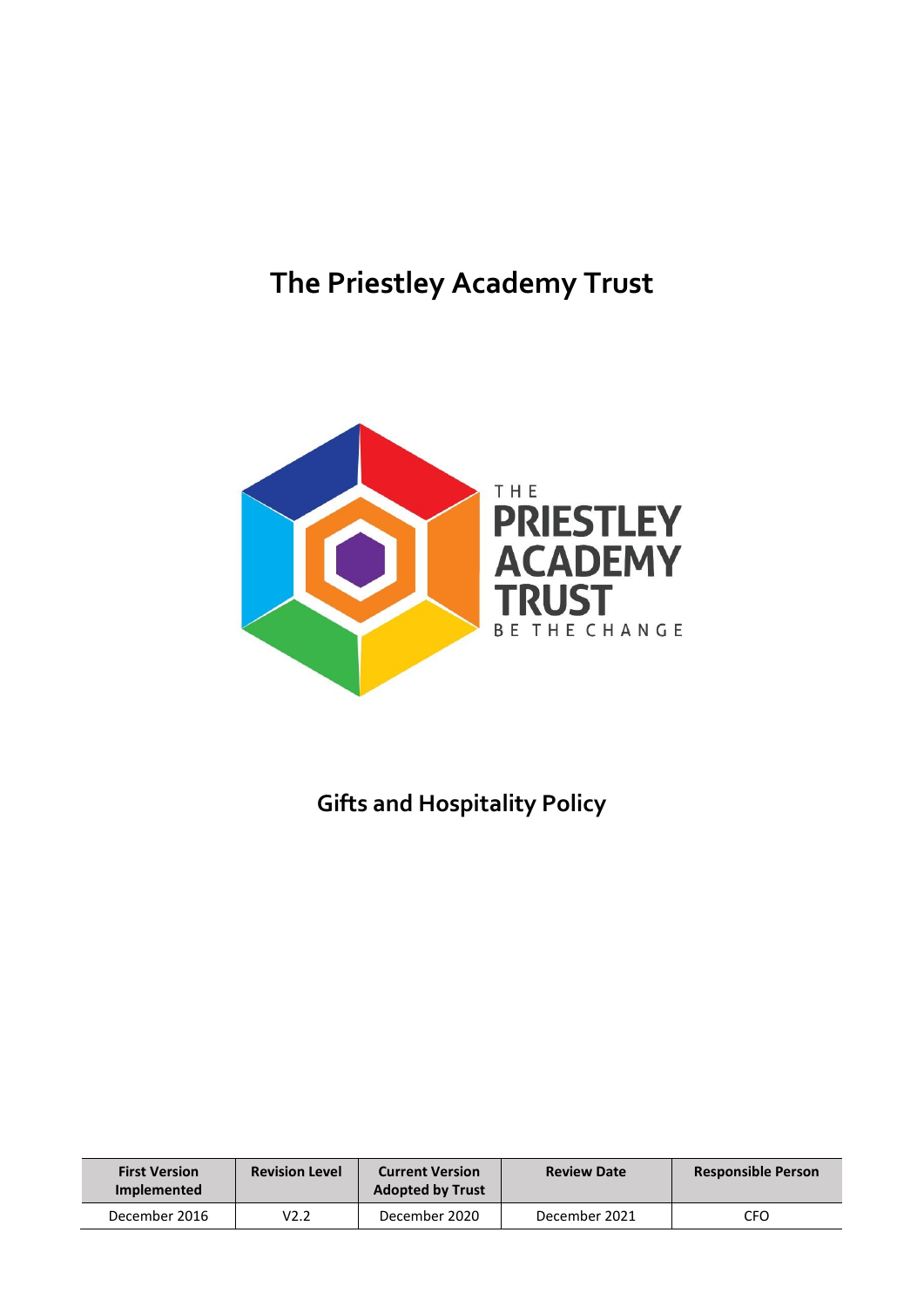#### **Contents**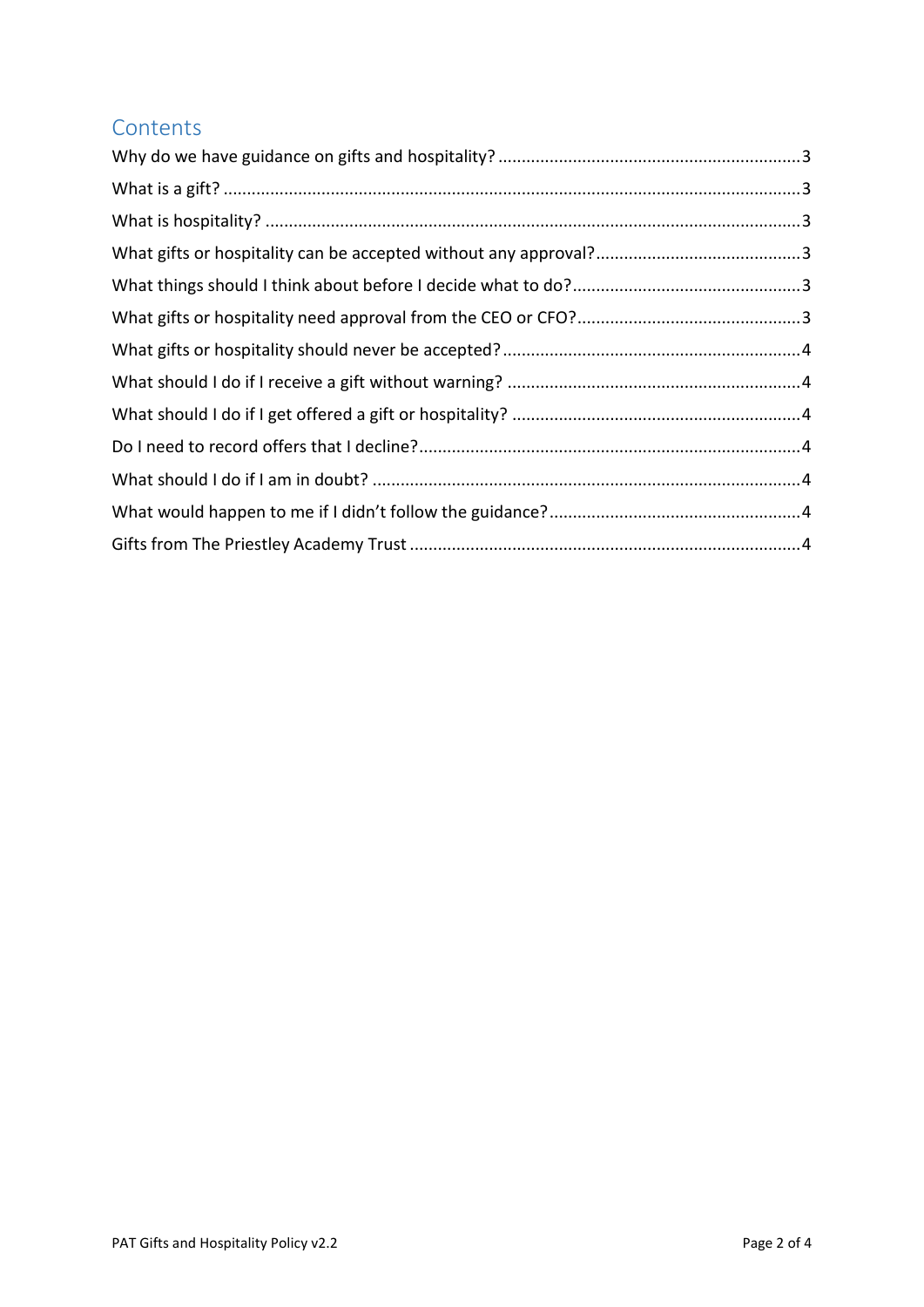## <span id="page-2-0"></span>Why do we have guidance on gifts and hospitality?

Your conduct as a member of staff, trustee or local governing board member should never lead anyone to question your interests, or lead anyone to think that you have been influenced by gifts and hospitality. This is important because your own personal reputation and that of the PAT could be seriously affected if you inappropriately accept a gift or hospitality. It is also a criminal offence to demand or accept a gift or reward in return for allowing yourself to be influenced as a part of the PAT. This is why the PAT has guidance which applies to all staff, trustees and local governing board members on gifts and hospitality.

#### <span id="page-2-1"></span>What is a gift?

A gift is any item or service that you receive free of charge. It also includes any goods or services which you personally are offered at a discounted rate or on terms not available to the general public

#### <span id="page-2-2"></span>What is hospitality?

Hospitality is the offer of food, drink, accommodation or entertainment or the opportunity to attend any cultural or sporting event on terms not available to the general public.

#### <span id="page-2-3"></span>What gifts or hospitality can be accepted without any approval?

You can accept gifts and hospitality, which are small gestures and have a value of £30 or less, without the approval of the CFO. Gifts and hospitality of this nature do not need to be recorded in the PAT's Gifts and Hospitality Register.

## <span id="page-2-4"></span>What things should I think about before I decide what to do?

You should treat with caution any offer of gifts or hospitality made to you personally. In particular, think about whether there is a benefit to the PAT in your accepting, the scale, amount, frequency and source of the offer, the timing of the offer in relation to forthcoming decisions and whether accepting could be misinterpreted as a sign of your, or the PAT's, support or favour.

## <span id="page-2-5"></span>What gifts or hospitality need approval from the CEO or CFO?

Any gift or hospitality which is more than just a token, defined as a having a value of more than £30, should be politely refused or returned. You must have the prior written approval of the CFO if you decide to accept something which has more than this value. This should only be in exceptional circumstances. If you or the CFO has any concerns or doubts about the public perception that might be attached to accepting any gift or hospitality, then you must refer it to the CEO.